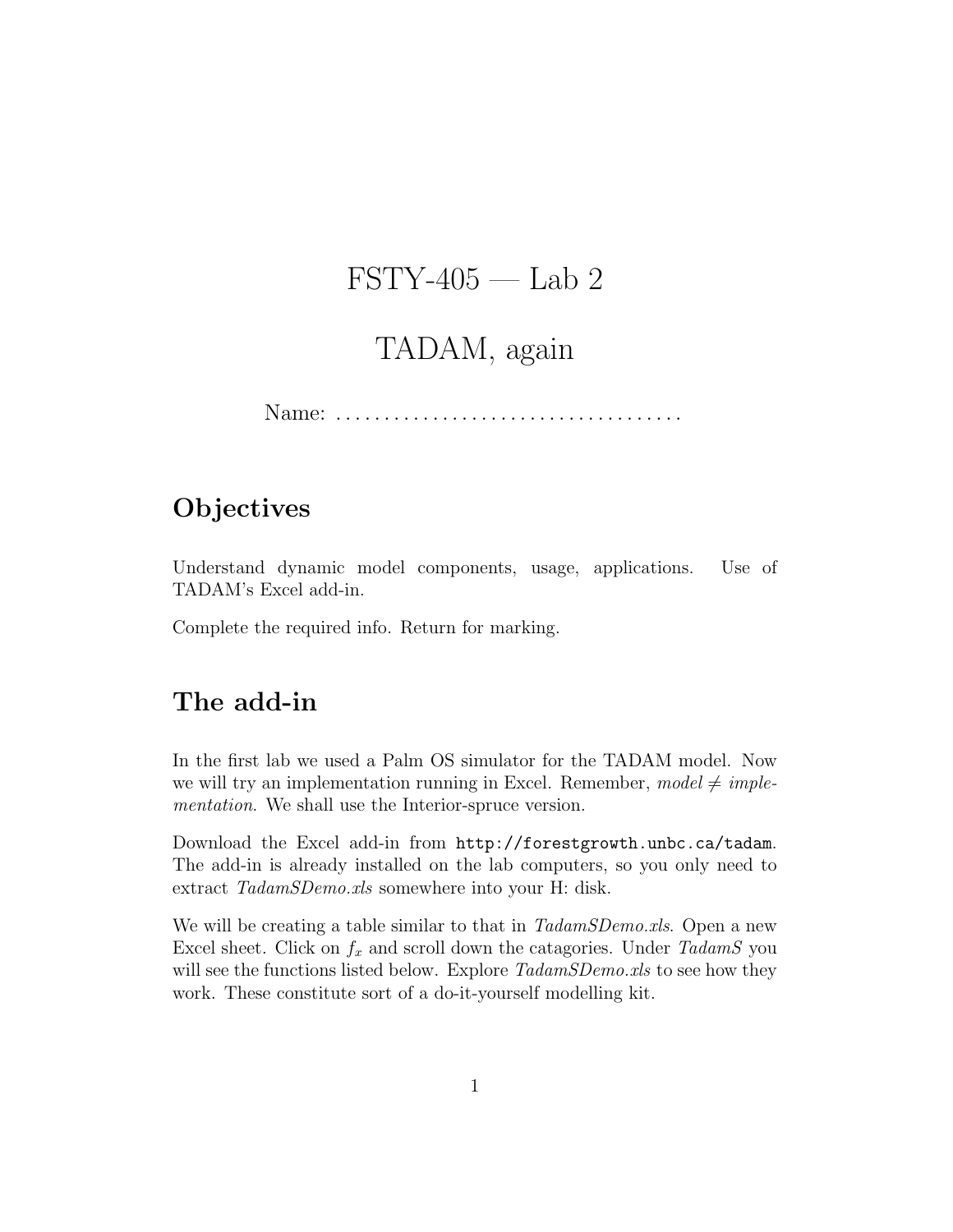#### Growth

Recall that TADAM's state variables are top height, trees per hectare, and basal area. Growth is relative to top height, and height and age are connected by the site index model.

tdsGrowTPH, tdsGrowBA: The global transition functions. They project trees per hectare and basal area between two heights. Internally, the local transition functions (rates) are integrated with a 4th-order Runge-Kutta method, using equal-sized height steps of one metre or less (you will learn about all this later).

tdsHeight: This function estimates top height from age and site index. Age is age from planting. The "time gain" is a horizontal shift of the curves, useful for modelling unusual establishment or past weather conditions; normally left at 0.

tdsAge: Inverse of the previous one; estimates age from top height and site index.

#### Site utility functions

tdsSite: Estimates site index from height and age.

tdsGain: Calculates the time gain, given age, height and site.

#### **Thinnings**

tdsBAAfter: Estimates the basal area from the trees per hectare after a "typical" thinning.

tdsTPHAfter: Estimates the trees per hectare from the basal area after a "typical" thinning.

### Outputs

tdsVolume: Total volume, estimated from the current state variables.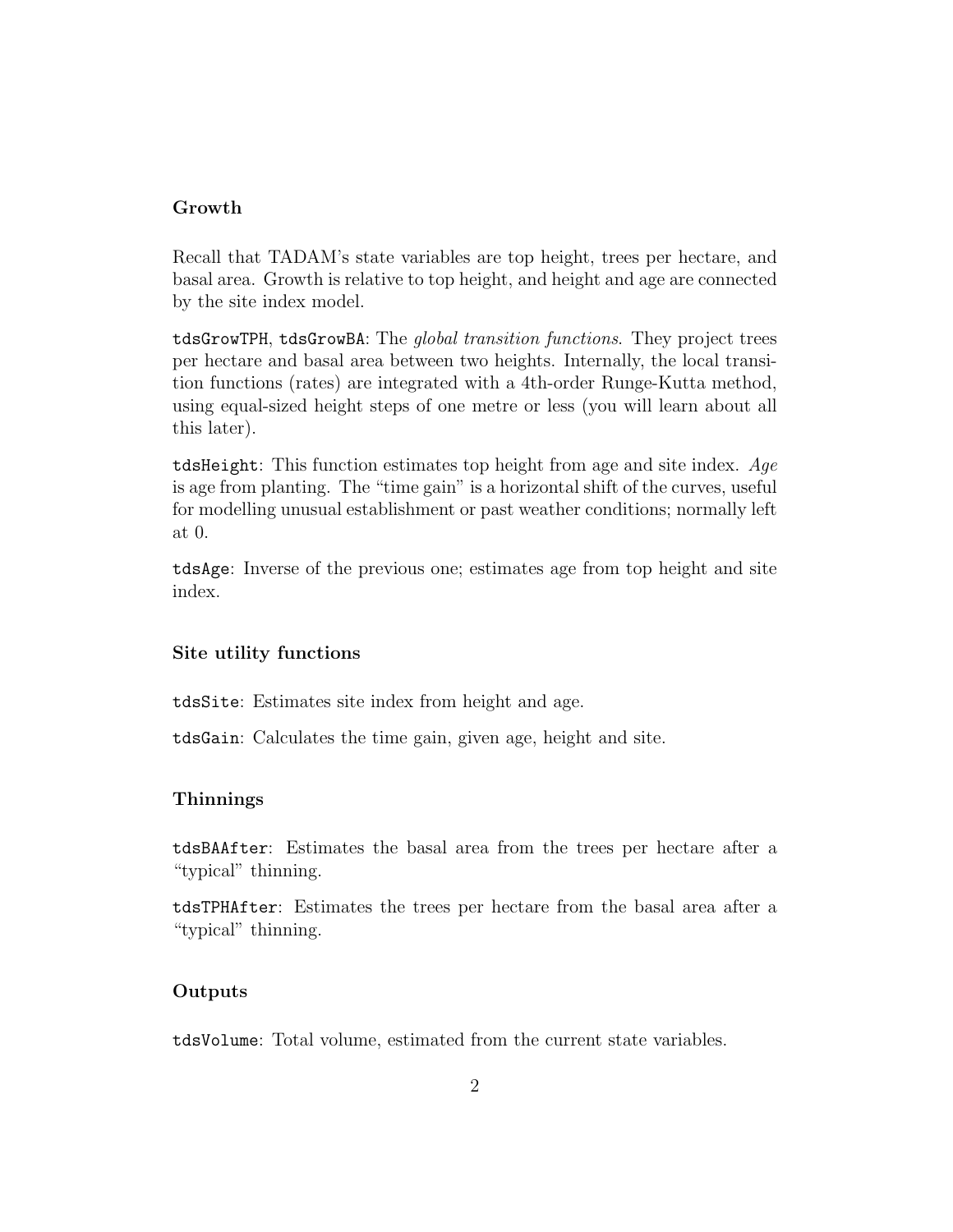tdsMerchVolume: Merchantable volume, above a given dbh merchantability limit. It also excludes tops and stumps, so that the value for a zero limit is smaller than that given by tdsVolume.



## Simulations

You may keep TadamSDemo open, for pointers.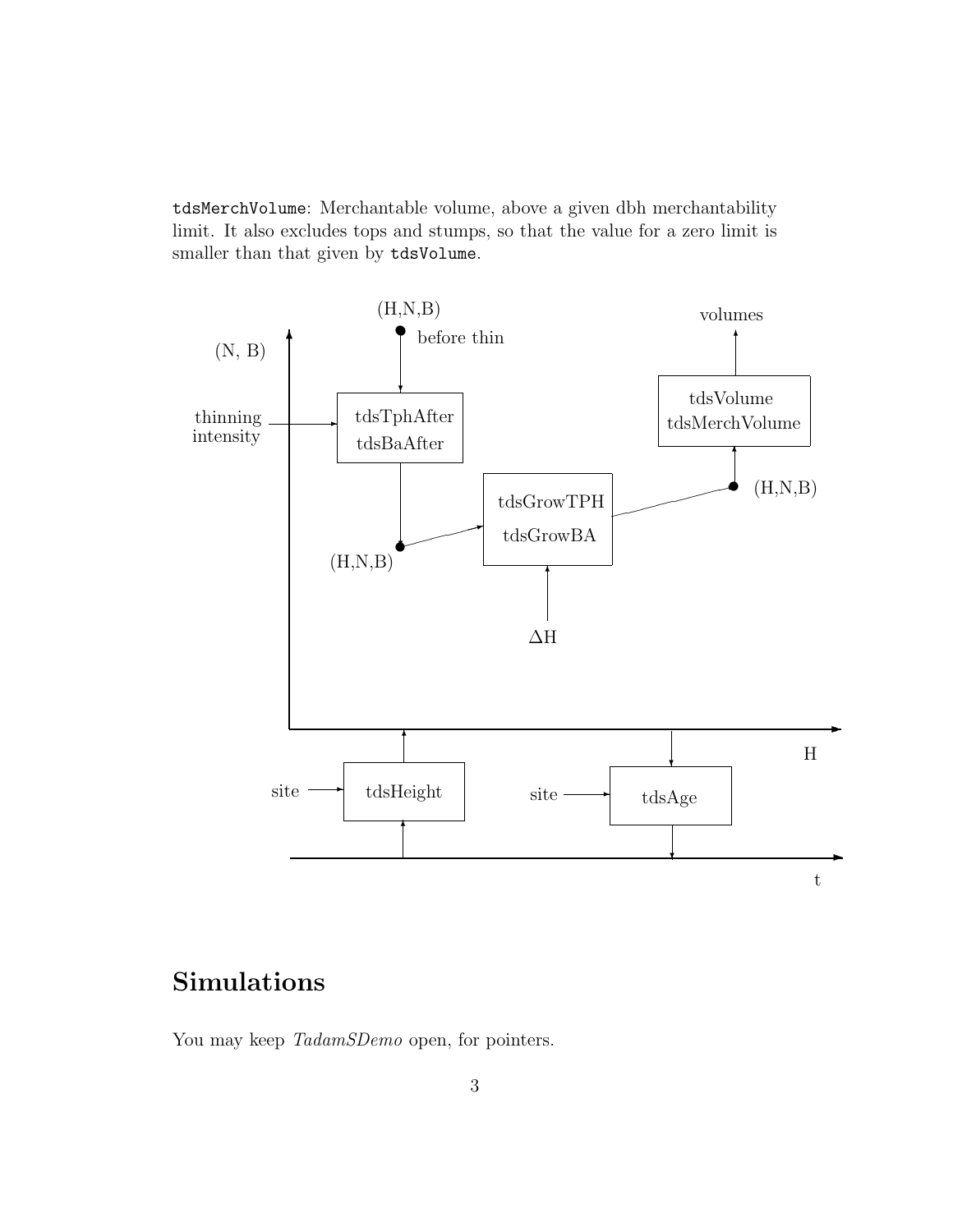Chose a site index of  $15+x,y$ , where xy are the last two digits of your student number. Enter it in a spreadsheet cell.

Site index:..............

Set up columns for age, height, trees per hectare, basal area, total volume, merchantable volume. Use a merchantability limit of 27.5 cm, fairly high in order to simulate the effect of piece size on value. Start with a stand of 1200 tph, and breast height (1.3 m). Complete the initial table row:

Age Height TPH BA . . . . . . . . . . . . . . . . . . . . . . . .

Hint: When setting up formulas, try to use cell references instead of actual numbers (e.g., site index, initial density); that way it is easier to make changes later. Remember to use dollar signs for absolute cell references when necessary (e.g., \$B\$6).

Project for ages 10, 20, 30, . . . , 200 years.

Calculate the total volume MAI for each age (add a column for it). The maximum is at age  $\dots \dots \dots$ , and it is  $\dots \dots \dots \dots \dots \dots$  m<sup>3</sup>/ha-yr.

Let us do some simple economic analysis. Assume a net harvesting revenue of  $$30/m<sup>3</sup>$  of merchantable volume. To make values at various ages comparable, we *discount* them to age 0. Assuming a discount rate of  $4\%$ , we do this by dividing a value for age t by  $1.04^t$ . We consider also an establishment cost (age 0) of \$150/ha, plus 10 cents for each seedling that survives to breast height.

Add a column with the net present value (NPV), that is, the discounted revenues minus costs for each age. According to this, the optimum economic rotation is  $\dots \dots \dots$  years, with an NPV of  $\text{\$} \dots \dots \dots$  /ha.

We are ignoring any contribution from future harvests which, if positive, would bring the optimal rotation slightly forward (it would pay to vacate the land earlier).

Try changing the initial trees per hectare. The most profitable initial density is aprox.. . . . . . . . . . . . tph, with an NPV of \$. . . . . . . . . . . . / ha.